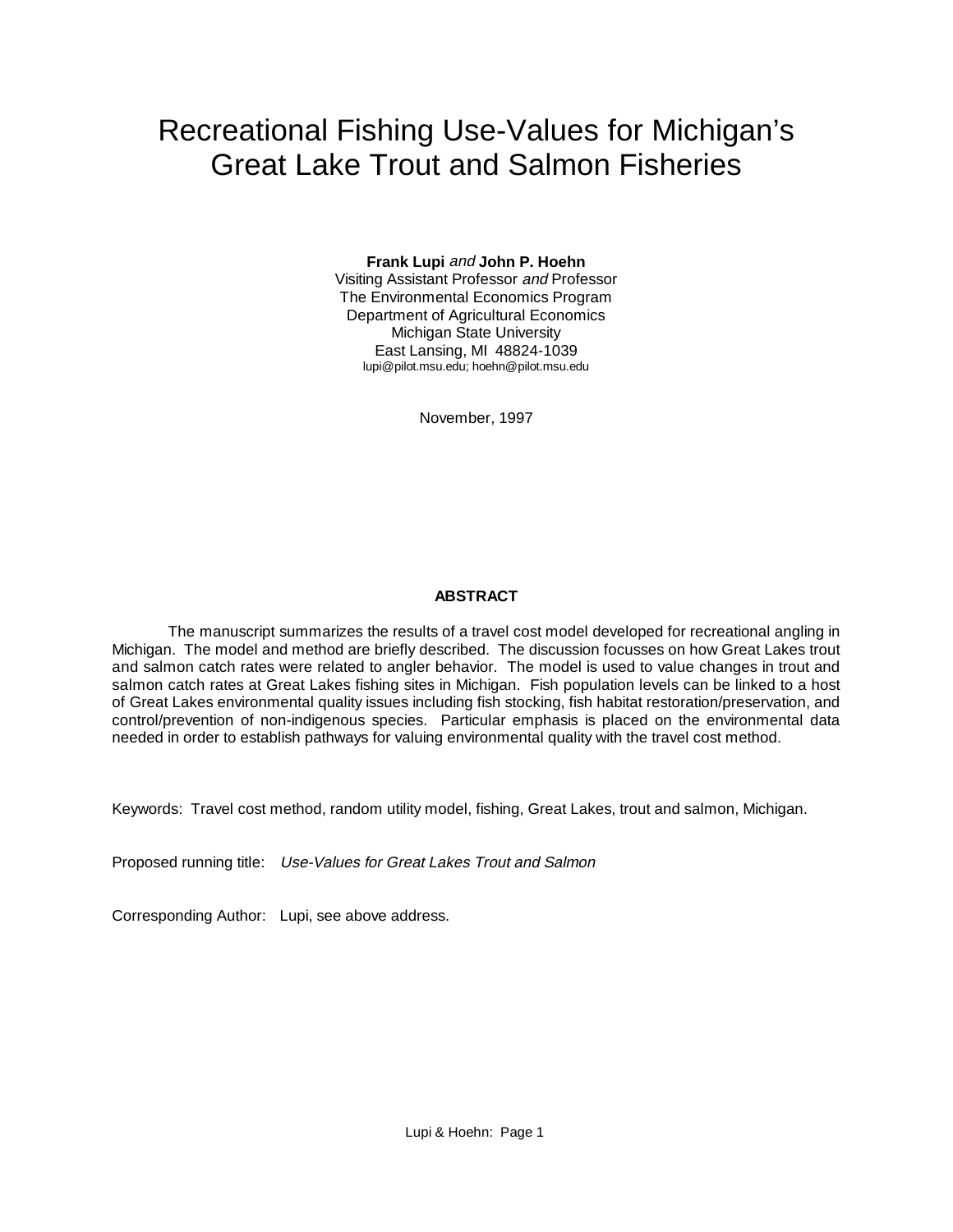#### **The Demand for Recreational Fishing**

Recreational fishing generates substantial economic activity in the Great Lakes region. Some estimates suggest that about four billion dollars of expenditures are tied to the recreational fisheries of the Great Lakes (Talhelm). Figures such as these tell us something about overall impacts, but they leave many important questions unanswered. For instance, resource management agencies may want to know if investments in the fisheries are targeted at the best angling activities, sites, and species. Coastal development agencies and businesses many be interested in how changes in site facilities will affect the number of anglers who visit a site or county. Environmental managers and planners may want to know the economic losses associated with contamination at a given site. These types of questions require a good deal more than knowledge of overall economic impacts. They require insight into the economic demands of anglers -- how anglers willingness to travel and pay for services varies with distance, site quality, and angling opportunities.

For non-market recreation activities such as sportfishing at the Great Lakes, demand is usually estimated using the travel cost method, which we discuss below. Knowledge of anglers' demands allows the economic value of the resource to be measured using the notion of consumer surplus, also discussed below. However, even knowledge of the "economic value" of the resources in question does not address the above questions. What is needed is knowledge of how the economic value of the resource *changes* with and without some management action or policy decision. This change in value is the appropriate measure of economic benefits (damages) for use in a benefit-cost analysis. Versions of the travel cost method have been developed to handle this task. By linking demand to the quality of fishing sites, these models can be used to estimate *changes* in economic value associated with *changes* in site quality.

The purpose of this manuscript is to report estimates of the change in economic value associated with changes in the catch rates of Great Lake trout and salmon. The valuation relies on a recent application of the travel cost method to estimate the demand for recreational angling in Michigan. The demand model was developed at Michigan State University (MSU) by the authors and their colleagues. The work was supported by Michigan's Department of Environmental Quality and Department of Natural Resources, and the initial findings are reported in Hoehn et al. We refer to the estimated demand model as the MSU angling demand model, or, more briefly, the MSU model.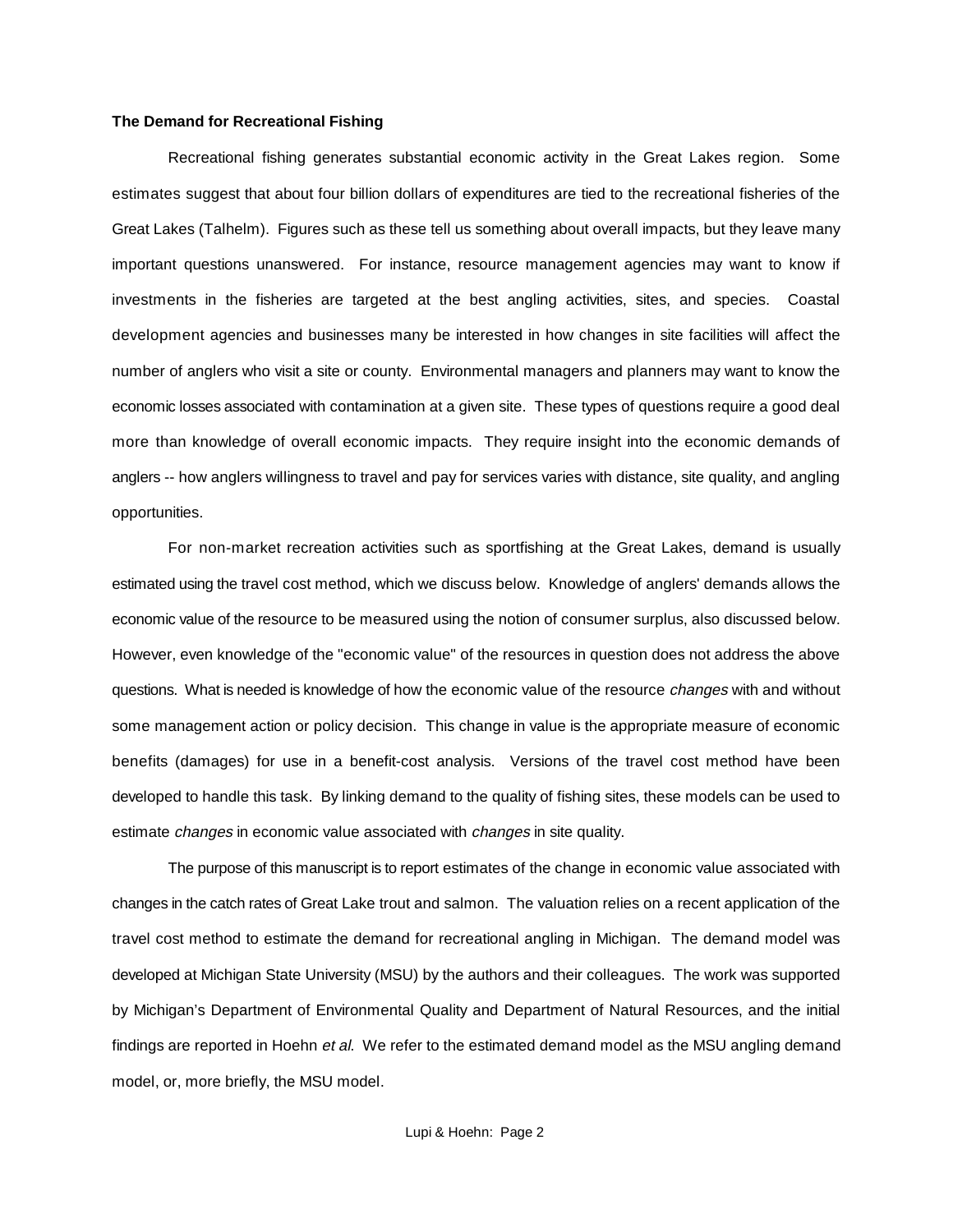We anticipate that the trout and salmon valuation information will be useful for many general planning and fishery management purposes. Since there is very little contemporary information on the economic value of Great Lakes fishery resources, the results help to fill a void in the information available for Great Lakes management and policy. In addition to fishery management, many environmental issues in the Great Lakes have the potential to affect fish populations. Therefore, we discuss how the results could be used to address more general environmental quality issues. One of our goals is to provide the proper context for interpreting the valuation results from models such as the MSU model, rather than focussing on the theoretical details of the MSU model. In particular, we highlight what is and is not being valued.

#### **The Travel Cost Method**

Before presenting a summary of the MSU model, we briefly review the travel cost method and discuss how it can be used to measure changes in economic value associated with changes in environmental quality. A more complete discussion of the travel cost method and its use in valuing recreation activities can be found in Bockstael et al. or Freeman.

Economic value is based on people's willingness to give something up in order to obtain something else; economic value has nothing to do with money, per se. Value could be translated into any standardized units, but placing values on a dollar scale makes them comparable with other market activities (e.g., the costs of a program). To infer economic value, economists' rely on the choices made by individuals. Since many goods are traded in markets, the "market" is a convenient mechanism for revealing economic values. However, the fact that something does not have a market price does not mean that it does not have economic value. Economists have developed a suite of valuation techniques for non-market goods or services. In the case of recreation activities such as fishing, economists can use observations on individuals' willingness to spend time and money to get to a recreation site to estimate willingness to pay for the recreation trips. This technique is referred to as the travel cost method (TCM).

The essence of the travel cost method is to determine statistically the relationship between price (travel costs) and quantity (the number of visits to some site); this relationship is referred to as the "demand curve." Figure 1 presents a graph of two hypothetical recreational demand curves for trips to a recreation site. The two demand curves are linked to two different levels of environmental quality at the site ( $Q^{\circ} < Q^{\circ}$ ). The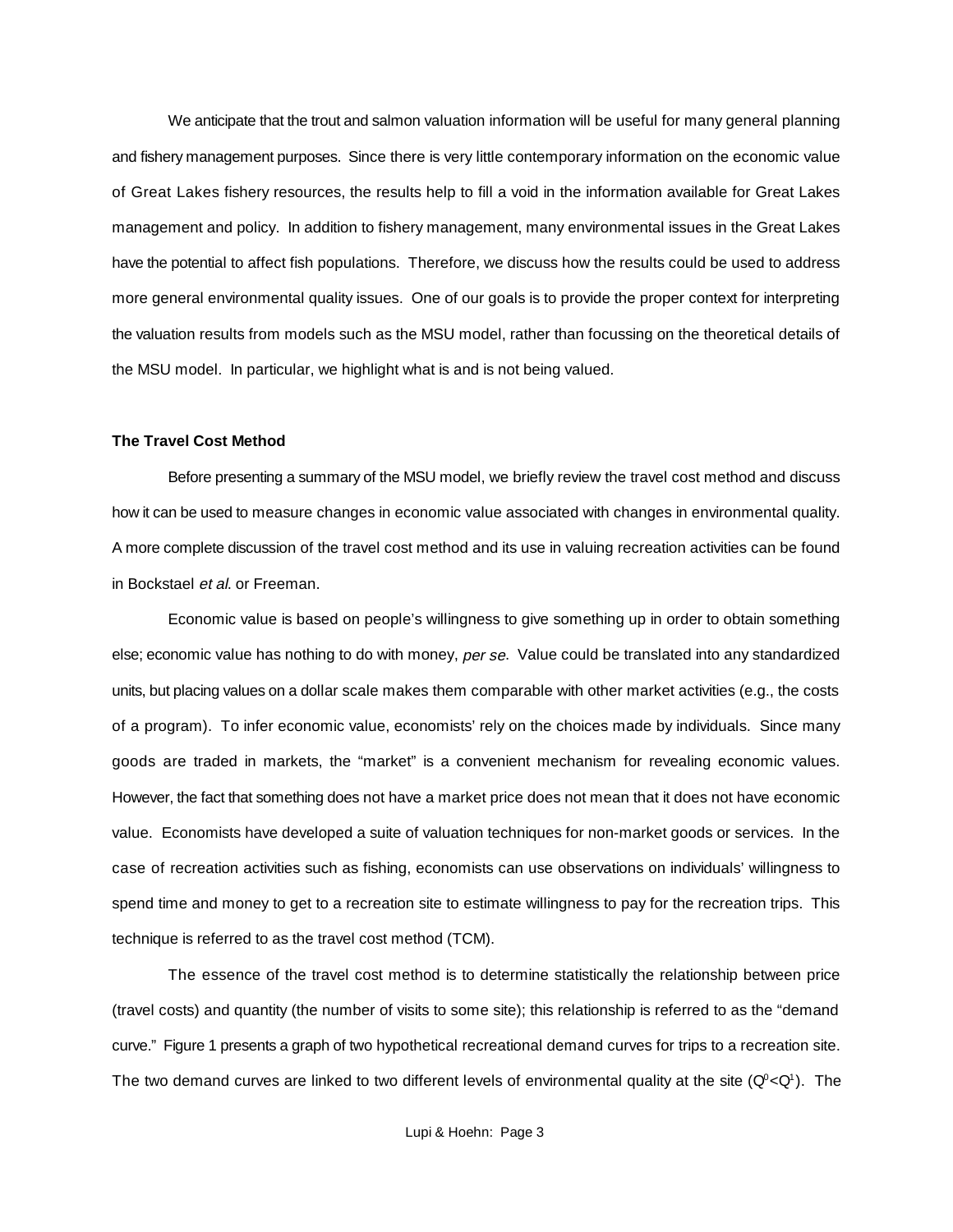price (travel cost) per trip is on the vertical axis, and the number of trips is on the horizontal axis. As the price decreases, we expect anglers to take more trips to the site.

The travel cost demand curve does double duty. First, it shows the number of trips an individual will make at any given price. In the figure, when the price of a trip to the site is P, the number of trips taken by anglers is  $T^0$  and  $T^1$ , respectively. Second, the demand curve shows the maximum amount individuals' would be willing to pay to take each trip. For the initial trips taken by anglers, the amount they would be willing to pay exceeds the price. Anglers will take trips until their benefit (willingness to pay) for an additional trip just equals their cost -- see points A and D for the two demand curves in Figure 1. Note from Figure 1 that the benefit for each trip is higher under level of quality,  $Q^1$ , than under  $Q^0$ . That is, the demand curves show that willingness to pay for each trip is larger when the level of quality at the site is higher. The total amount the anglers actually pay to take  $T$  trips is equal to  $PxT$  which is less than total willingness to pay. The total difference between what individuals would pay and actually pay is referred to as consumer surplus (the areas PAB and PDC in Figure 1). If access to the recreation site was eliminated, the anglers would loose the consumer surplus associated with the site. Consumer surplus is the appropriate measure of economic value associated with the use of any good such as a recreation site (Freeman).<sup>1</sup>

The shape of the demand curve will depend on many factors, including the travel costs and quality of potential substitute fishing sites. The more high quality substitutes that are available to anglers, the more responsive the demand for trips will be to price changes (i.e., the flatter the demand curve). Since the availability and quality of substitutes will affect the shape of the demand curve, substitutes also affect the value of individual sites. Because of the importance of substitute fishing opportunities, economists have developed demand systems which can account for complex arrays of substitution possibilities.

We note that the travel cost method is used to estimate the value of fishing at a specific site, as opposed to fishing at some other site or engaging in some other activity. The method can not measure all the general values associated with fishing. Moreover, since the method is based on relationships between recreational use and price and quality of a fishing site, factors that are not revealed through anglers fishing

 $1$  Note that while the amount given by PxT is a measure of the expenditures at the site, it is not a measure of economic value. This money may be important to a local economy surrounding the recreation site, but the money (and the other opportunities it can provide) is not lost to the individual should the site close.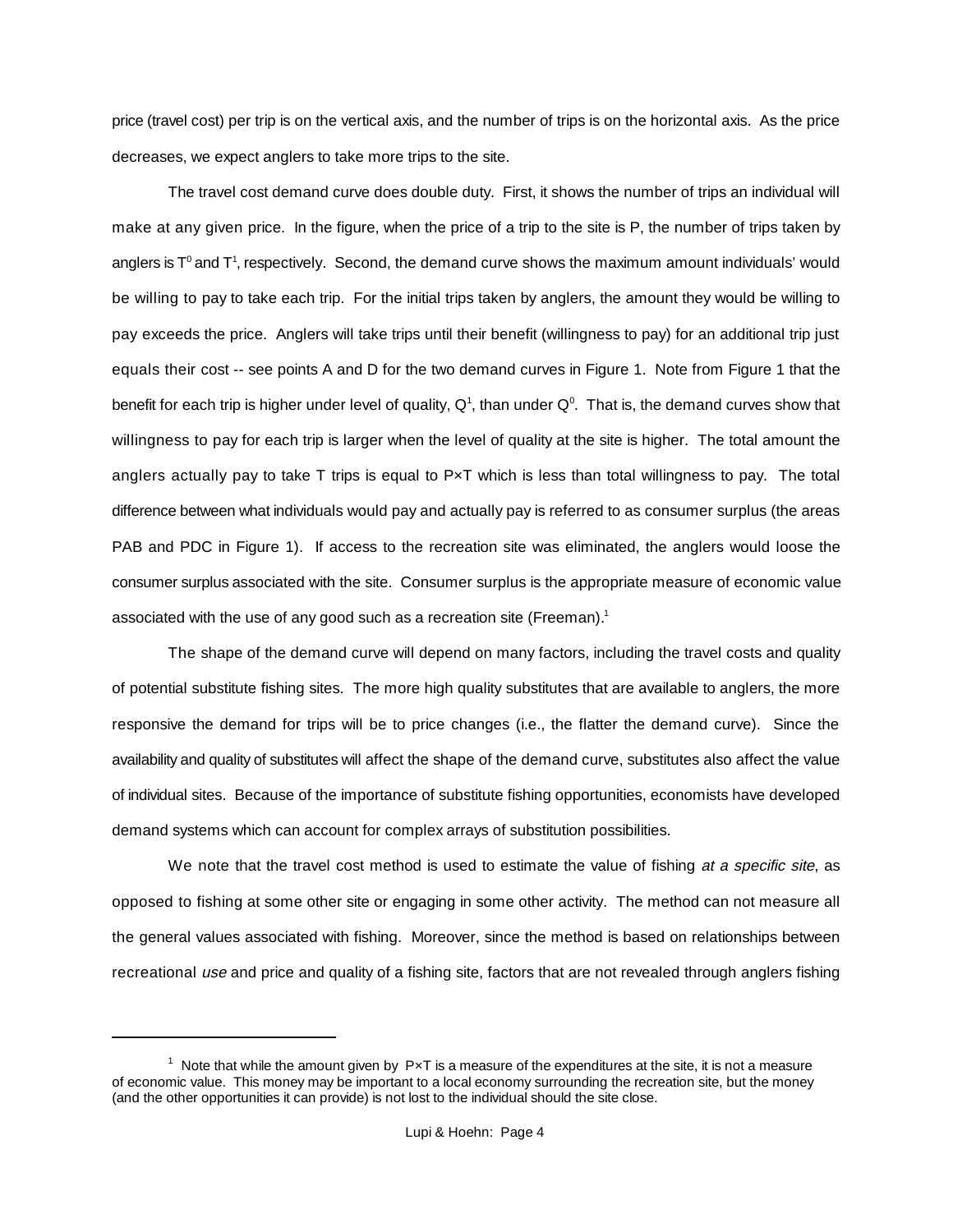behavior cannot be measured. For this reason, the values are referred to as use-values. The fact that TCM can only measure use values does not preclude other non-use values from being held by individuals.

We have illustrated how TCM can be used for estimating the value associated with access to some recreation site, but we also argue that in many important cases this value is not very meaningful. Value information is useful if it can help policy makers and resource managers make decision. What resource managers usually need to know is how the value associated with a recreational activity changes as the quality of the resource changes. Establishing this change in value is more difficult than simply establishing the value of access to a site (given by the consumer surplus). For example, fishing quality can typically be linked to some management action such as fish stocking or pollution control, and these management actions have costs and benefits. The benefits are given by the *change* in the consumer surplus at the sites where quality changes. Knowledge of the consumer surplus is not enough. The consumer surplus for a site is only the appropriatte measure of the benefits of some management action if the site would be closed without the management action. For the Great Lakes, it is difficult to imagine scenarios where the relevant comparison involves complete closure of the entire Great Lake fisheries. Thus, the more germane resource issues are valued by determining the *changes* in consumer surplus that are associated with some policy action. Travel cost methods capable of doing the later are relatively new to the economist's toolkit.

### **Valuing Changes in Environmental Quality**

As mentioned, to measure changes in value associated with changes in quality, one needs to know how the demand curve shifts when quality changes. The value is then given by the change in consumer surplus. The two demand curves shown in Figure 1 illustrate the idea. Consider two levels of quality ( $Q^{\circ} < Q^{\circ}$ ) at the site. The lower demand curve in Figure 1 represents the demand under the baseline level of quality,  $Q<sup>0</sup>$ , and the upper demand curve reflects the upward shift in demand under some increased level of quality,  $Q<sup>1</sup>$ . The value of the change in quality ( $Q<sup>0</sup>$  to  $Q<sup>1</sup>$ ) is given by the change in the consumer surplus, the area ABCD. When quality changes at multiple sites, one needs to establish the shifts in demand at all the sites where quality changes (Freeman; Bockstael et al.).

As we've discussed, in order to use TCM to measure the value of changes in the quality of a resource, one must have a means of predicting how demands will shift when quality changes. As such, TCM can only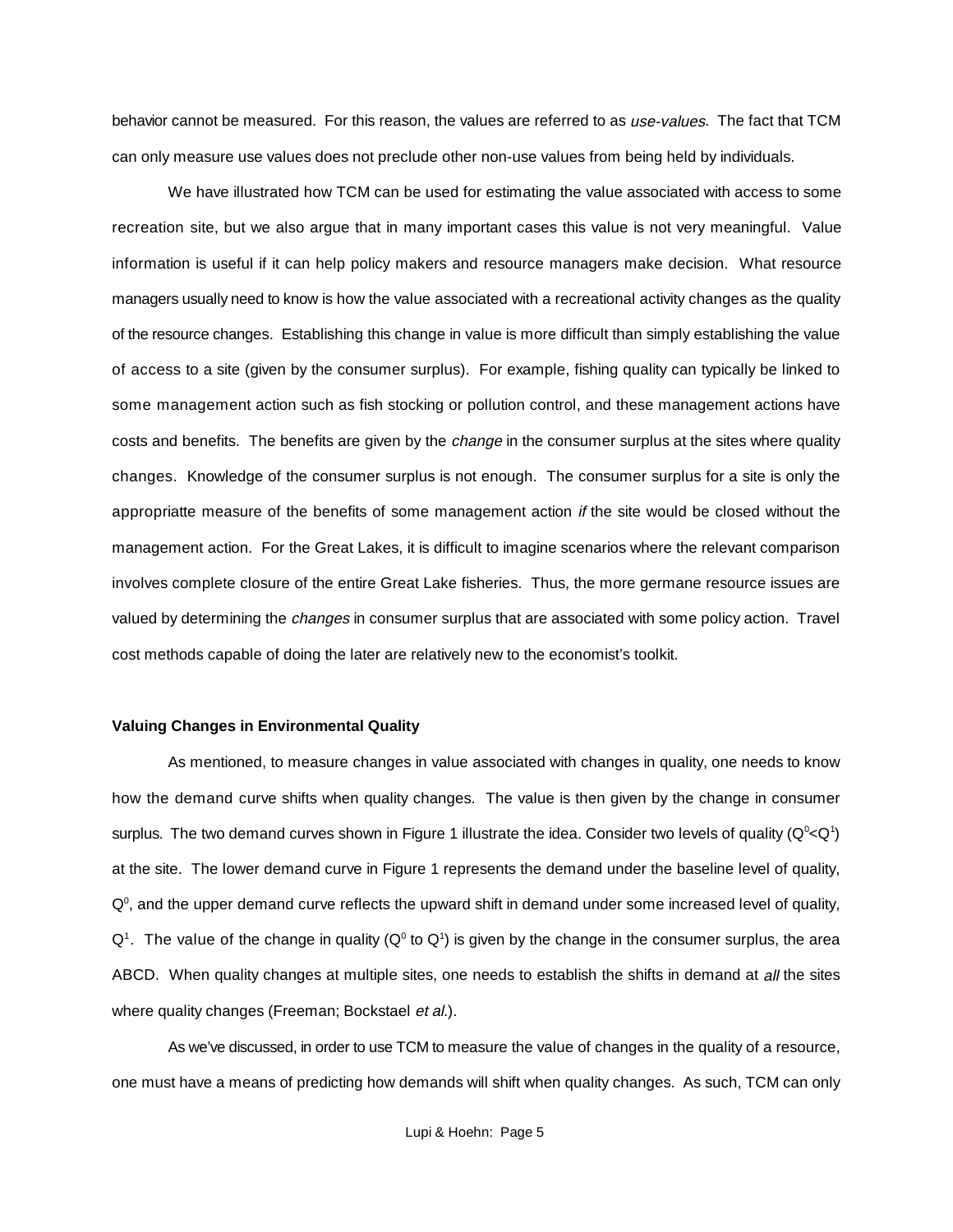be used to measure the value of changes in environmental quality that can be linked to the demand curve. Typically, this linkage is accomplished by including a measure of environmental quality as a variable that describes site quality in a multiple-site travel cost model. A less common approach involves shifting the travel cost demand curve based on some external estimate of how demand would change in response to the changes in environmental quality. Such external information might come from a contingent behavior survey which seeks to elicit anglers' stated behavior in response to some change in resource quality. The bottom line is that, absent a linkage between the entity to be valued and the travel cost demand curve, changes in use cannot be predicted, and thus, changes in use-values cannot be measured.

The complete linkage between environmental quality and behavior can be referred to as a valuation pathway. In the case of valuing changes in trout and salmon populations, the inclusion of trout and salmon catch rates as a site characteristic in the MSU angling demand model provides the linkage between catch rates and angler behavior (discussed in detail below). Changes in angler behavior map to changes in predicted trips and to changes in use-value accruing to recreational anglers. However, valuing environmental quality through the fish variables requires appropriate evidence from the physical sciences which links some change in environmental quality to changes in fish, and these changes in fish must be translated into changes in catch rates (see Figure 3). Clearly, establishing a valuation pathway involves several types of knowledge. This research does not establish the entire valuation pathway. Rather, the MSU model is directed at the later portions of the pathway, as indicated in Figure 3.

When the valuation pathway relies on a site quality variable to shift the travel cost demand curve, it is important to recognize that the relationship between site quality and recreational use must be estimated statistically. In particular, with multiple site travel cost models such as the RUM, it is the *spatial* relationship between site characteristics (price and quality) and recreational use that is being estimated. This spatial relationship is then used to infer how the TCM demand curves will shift if environmental quality changes. This is depicted as the last step in the valuation pathway presented in Figure 3.

Because the linkage between recreational use and environmental quality must be established statistically, there are a host of data issues involved in identifying this linkage. Some of these data issues are listed below:

1. the data must exist to describe (quantify) the aspect of environmental quality to be valued;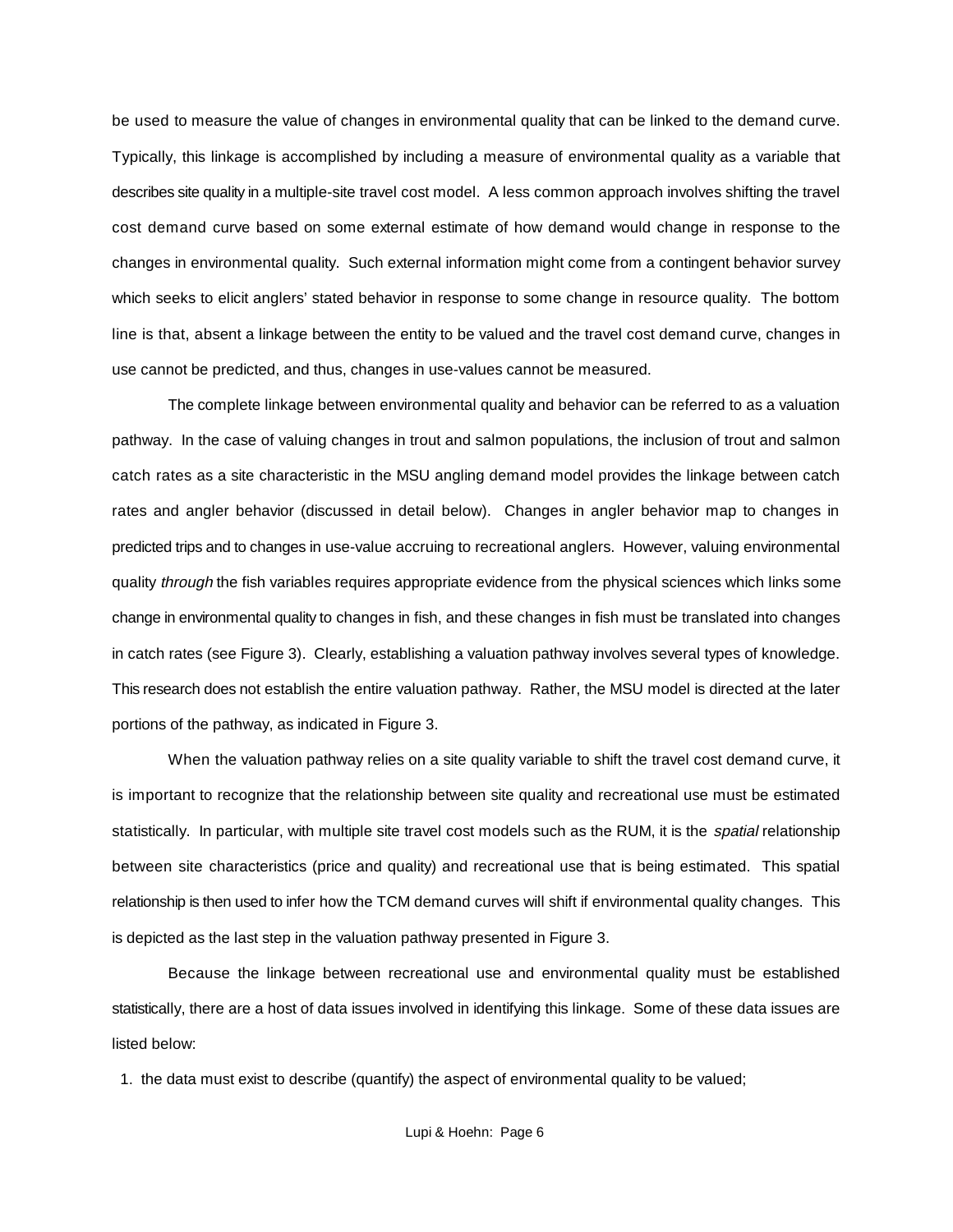- 2. the data must be available for all sites to be modeled;
- 3. the data should exhibit sufficient variation across sites;
- 4. the data cannot be highly correlated with other variables that influence site choice; and
- 5. the range of variation in the data should be sufficient to cover the range of policies to be examined.

Many of these concerns affect any multivariate statistical modeling efforts. However, they are particularly important for TCM since the environmental quality linkage is utilized to infer the value of changes in environmental quality. Ultimately, any TCM valuation of site quality is only as good as the statistical link between quality and the TCM demand curve.

#### **The MSU Recreational Angling Demand Model**

The type of TCM employed by the MSU team is referred to as a random utility model (RUM). RUMs use data on individual trips and advanced statistical techniques to explain anglers' choices of a fishing site and relate these choices to the prices and qualities of alternative fishing sites. Through this linkage, RUMs can be used to value changes in site quality. RUM approaches are considered the state-of-the-art methods for travel cost estimation of recreational demand when there are numerous substitute sites (Morey; Hausman et al.). The basic RUM choice model posits that on any occasion, anglers choose a fishing site from a set of alternative fishing sites. Since possible fishing destinations differ in their travel costs and quality, anglers must make a trade-off between travel costs (money) and site quality. The approach assumes that anglers pick the site that they consider to be best. Observations of angler's choices reveal their relative preference for site quality and money, i.e., the anglers' willingness to trade money for site quality.

The basic RUM model describes site choice. By including "don't go fishing" as an alternative and repeating the site choice model over a season, the model can explain complex site choices as well as total seasonal demand for fishing (Morey). In a repeated RUM such as the MSU model, the season is divided into a series of choice occasions. In each choice occasion, anglers decide whether to take a trip, and if they are taking a trip, they must decide where to fish.

In the RUM approach, researchers acknowledge that they can not measure all of the factors that are relevant to individual anglers. To handle this, error terms are introduced, and the model becomes a statistical model. By combining actual data on anglers' choice of fishing site with the costs and quality of all alternative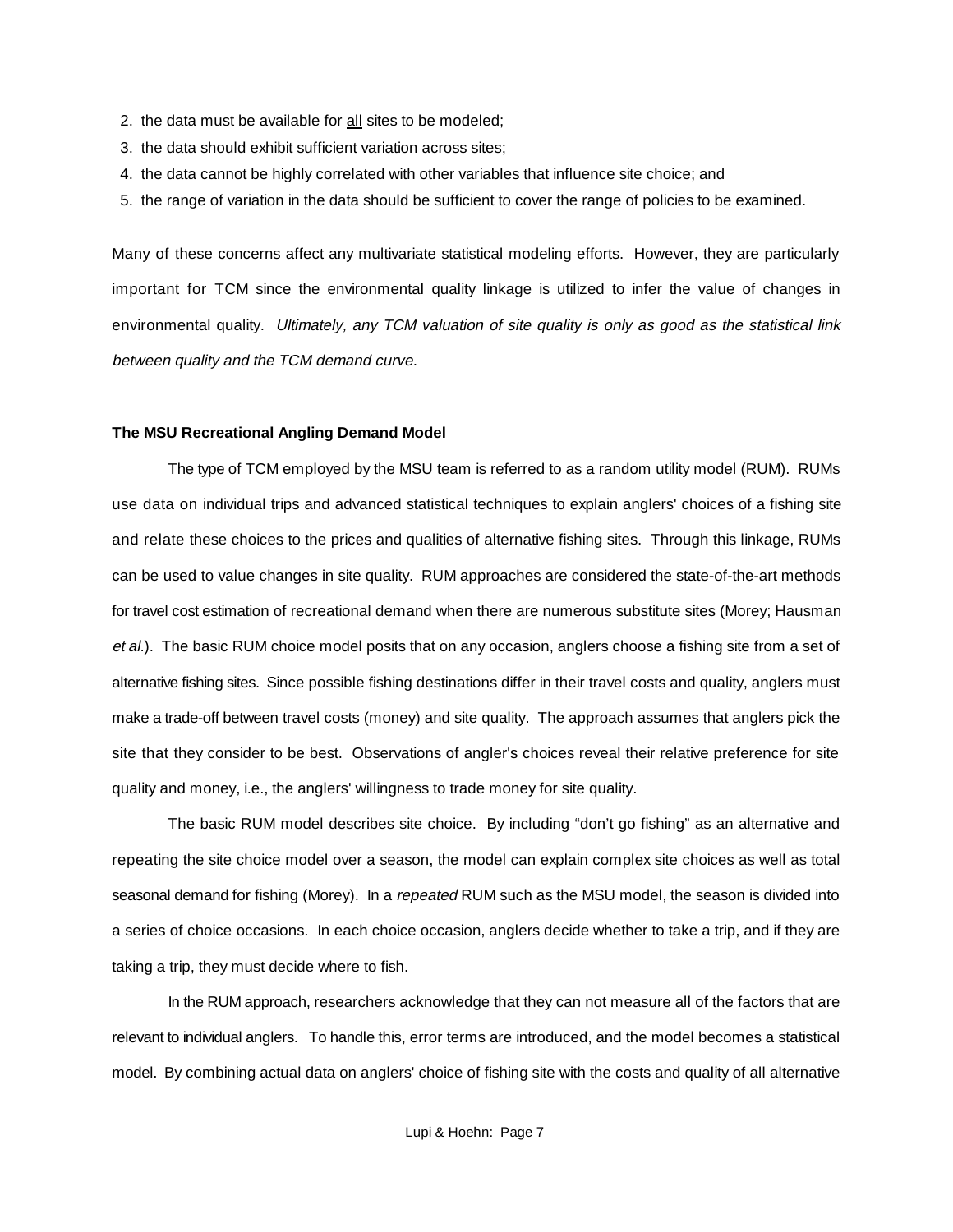sites, the parameters of the statistical model can be estimated. The MSU model is specified statistically as a repeated nested logit, where "nested" refers to the patterns of correlations among the error terms (see McFadden or Morey for a complete description of the nested logit). The MSU model contains four levels of nesting, and the nesting structure is slightly more complex than depicted in Figure 2. There are about 80 parameters to be estimated in the model. The complete model results are presented in Hoehn et al.

The behavioral data describing where and how often anglers go fishing in Michigan was collected in an extensive panel survey. The survey was a telephone panel study which followed over 2000 anglers during the course of the 1994-95 fishing year. The panel members were recruited from the general population of Michigan residents using a stratified random digit dialing screening interview. Computer assisted telephone interviewing was used to streamline all interviews and improve response accuracy. Techniques to ensure response accuracy included a large pilot survey, fishing logs as memory aides, bounded recall to avoid double counting of trips across panel interviews, and providing multiple opportunities to revise trip counts. To balance the need to collect timely and accurate data against the burden of the interviews, frequent anglers were called more often than infrequent anglers -- panel interview frequencies ranged from eight interviews for the most avid anglers to three interviews for the least avid anglers. After selecting for complete data, the final sample used to estimate the MSU model contains data on every fishing trip made from April 1994 through October 1994 by a panel of over 1900 potential anglers.

In the MSU repeated RUM, trips are differentiated by trip durations (single versus multiple day trips), by water body fished at (Great Lakes, inland lakes, rivers/streams), and by species targeted ("warm" species such as bass, perch and walleye, versus cold species such as salmon and trout). Figure 2 presents a diagram of the choice structure of the MSU model. The model structure builds on previous research in Michigan (Kikuchi; Jones and Sung). In all, the MSU model contains over 850 distinct fishing opportunities in each choice occasion, and this set of opportunities is available for over 60 choice occasions for each sampled angler in the model.

For the Great Lakes, destination sites are defined by the stretch of Great Lake shoreline within a county. There are 41 Great Lake counties in each of two Great Lakes fishery types, Great Lake warm and Great Lake cold. Great Lake warm refers to fishing trips targeting warm water species such as bass, walleye, and perch. Great Lake cold refers to trips that target trout and salmon. Within the Great Lake cold branch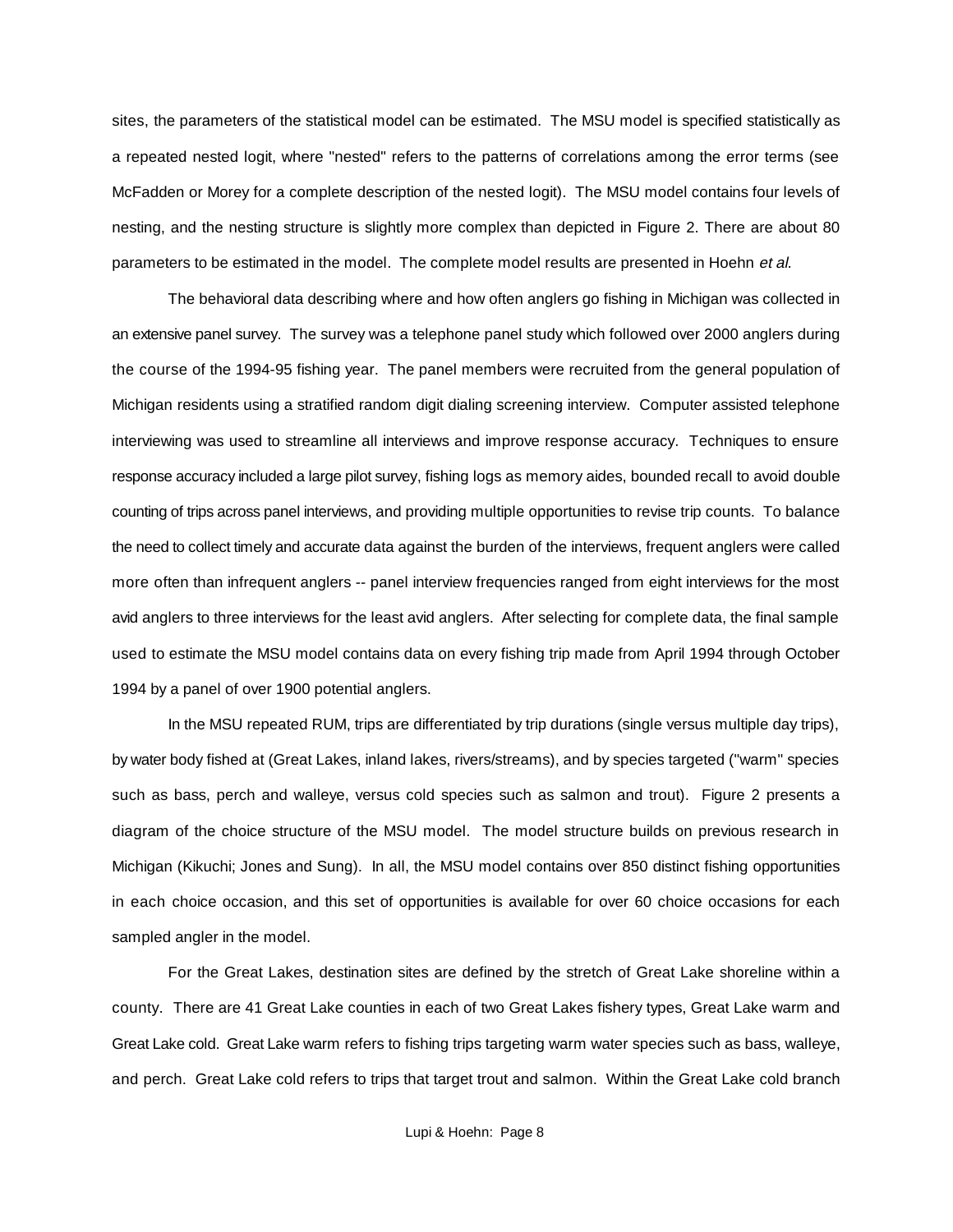of the MSU model, sites are described by the catch rates for each of the following species: coho salmon, chinook salmon, lake trout, and rainbow trout. These catch rates are specific to each county and vary on a monthly basis over the open water season (April to October). These catch rates are based on Poisson regression analysis of the Michigan creel survey party interview data and were provided by Douglas B. Jester of the Michigan Department of Natural Resources.

For river and stream fishing, the model distinguishes destinations according to the three types of species that can be targeted on a fishing trip: warm species, non-anadromous cold species, and anadromous species. These three specie types constitute the three river and stream fishery types that enter the model. Destinations within the river and stream fishery types are defined as the counties in Michigan which contain river fishing opportunities for that species type. Inland lake warm and cold fishing sites are also defined at the county level.

The valuation scenarios examined here are based on changes in the catch rates for Great Lakes trout and salmon and affect the Great Lakes cold and anadromous fishery types in the model. While our focus is on the valuation of changes in trout and salmon populations in the Great Lakes, it is essential to include all the potential substitute types of fishing that are available in Michigan. As mentioned above, the more high quality substitutes that are available, the less valuable a specific fishing site will be. The MSU model is appropriate to the Great Lakes valuation task since it is a statewide model and it includes the full range of substitute fishing opportunities that are available in Michigan. Few models cover such a range of alternative activities. By tabulating the predicted patterns of trips, we use the catch rate scenarios to illustrate the extent to which Michigan anglers are predicted to switch into (out of) Great Lake trout and salmon fishing as catch rates change. The trip predictions underscore the role of the substitute activities and highlight one of the strengths of the travel cost method: it can be used to predict changes in trips.

### **MSU Model Results**

Selected estimation results for the MSU model that are pertinent to the Great Lakes trout and salmon fisheries are presented in Table 1. The estimation results revealed that for single day trips to Great Lake sites, the salmonids (chinook, coho, and rainbow) were about two to three times as valuable as lake trout. Put differently, salmonid catch rates explained anglers site choices about two to three times better than did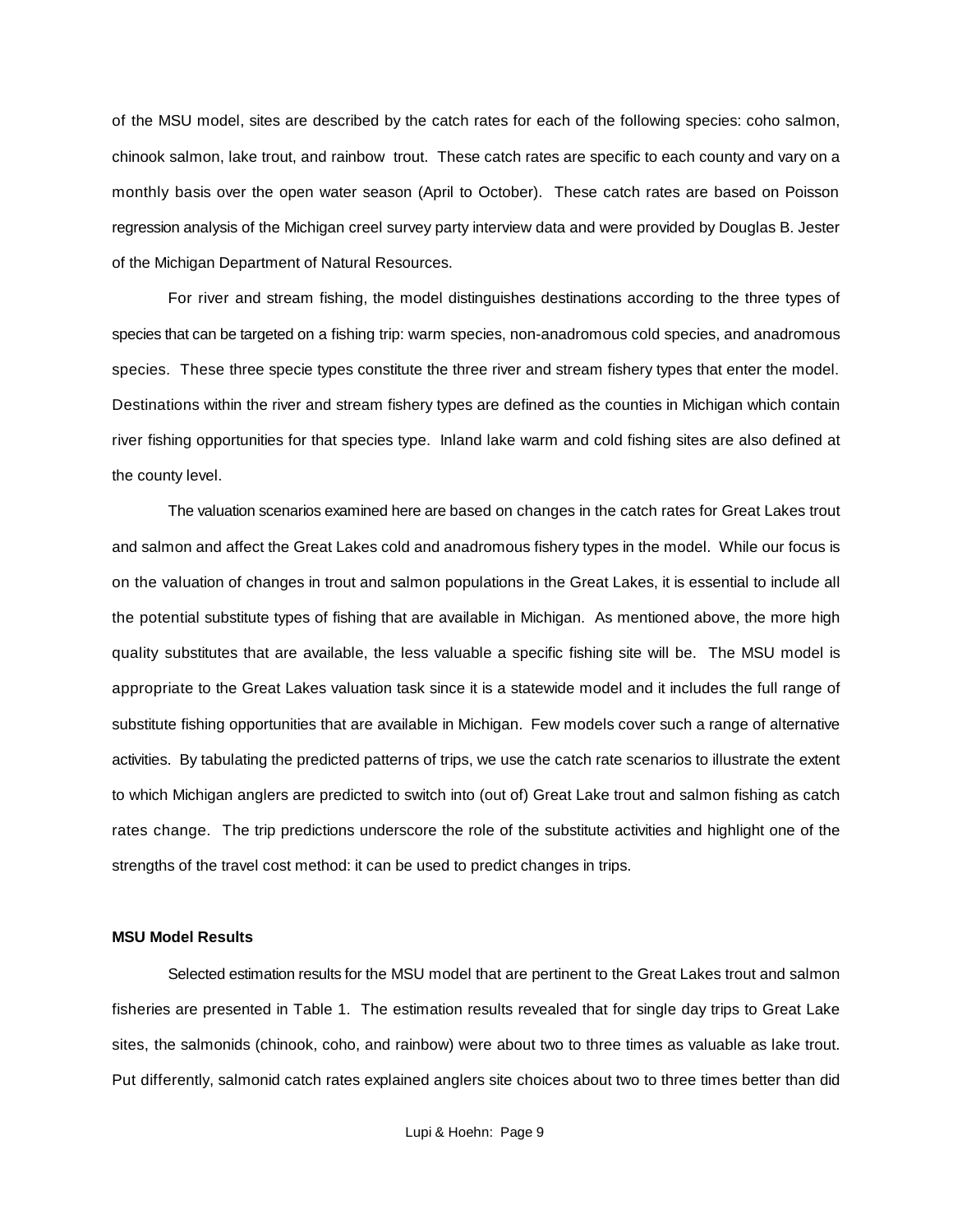lake trout. For multiple day trips to Great Lake sites, the estimation results revealed that the salmonids were about three to five times as valuable as lake trout. All of these variables were significant with the exception of the lake and rainbow trout catch rates for multiple day trips. For anadromous single day trips, rainbow catch rates were about two and a half times as valuable as chinook catch rates while coho catch rates were slightly negative but insignificant. For anadromous multiple day trips, all three catch rates were significant with roughly the same influence on site choice.

|                                                                                                                                                                                                         | <b>Single Day</b> |                    | <b>Multiple Day</b> |  |
|---------------------------------------------------------------------------------------------------------------------------------------------------------------------------------------------------------|-------------------|--------------------|---------------------|--|
| <b>Coefficient</b>                                                                                                                                                                                      | t-stat.           | <b>Coefficient</b> | t-stat.             |  |
| $-0.143$                                                                                                                                                                                                | $-58.8$           | $-0.015$           | $-13.3$             |  |
| 9.17                                                                                                                                                                                                    | 5.14              | 15.28              | 6.05                |  |
| 12.69                                                                                                                                                                                                   | 5.45              | 13.62              | 5.27                |  |
| 4.57                                                                                                                                                                                                    | 3.23              | 3.04               | 1.05                |  |
| 10.91                                                                                                                                                                                                   | 2.19              | 10.25              | 1.34                |  |
| 2.80                                                                                                                                                                                                    | 3.37              | 4.76               | 6.37                |  |
| $-0.88$                                                                                                                                                                                                 | $-0.30$           | 6.88               | 4.28                |  |
| 7.00                                                                                                                                                                                                    | 8.04              | 6.50               | 4.58                |  |
| Variable<br>Trip Price (travel cost) <sup>†</sup><br>Chinook salmon $CR^{\ddagger}$<br>Coho salmon CR<br>Lake trout CR.<br>Rainbow trout CR<br>Chinook salmon CR<br>Coho salmon CR<br>Rainbow salmon CR |                   |                    |                     |  |

**Table 1**: Selected Parameter Estimates from the MSU Model.

 $\dagger$  Travel cost = per mile driving cost xround trip distance + lodging costs + time valued at wage rate.

 $*$  CR = catch rate in fish per hour, as derived from party interview data of the Michigan creel survey.

In terms of trip substitution, the model estimation results indicate that anglers are more likely to substitute trips across fishery types for single day trips than for multiple day trips. That is, when quality improves for a particular fishery type at some site, the predicted single and multiple day trips to that site for that fishery type will increase, and single day trips will draw a larger share of their trips from other fishery types than do multiple day trips. The model results also indicate that changes in multiple day trips are more diffuse than single day trips -- single day trips tend to be drawn from sites nearby while multiple day trips tend to be drawn from the same fishery type. Another model result is that as quality increases, the model predicts a small amount of substitution from single day trips to multiple day trips, with the opposite effect for decreases in quality. Finally, at the top level of the model (see Figure 2), when site characteristics change, there is very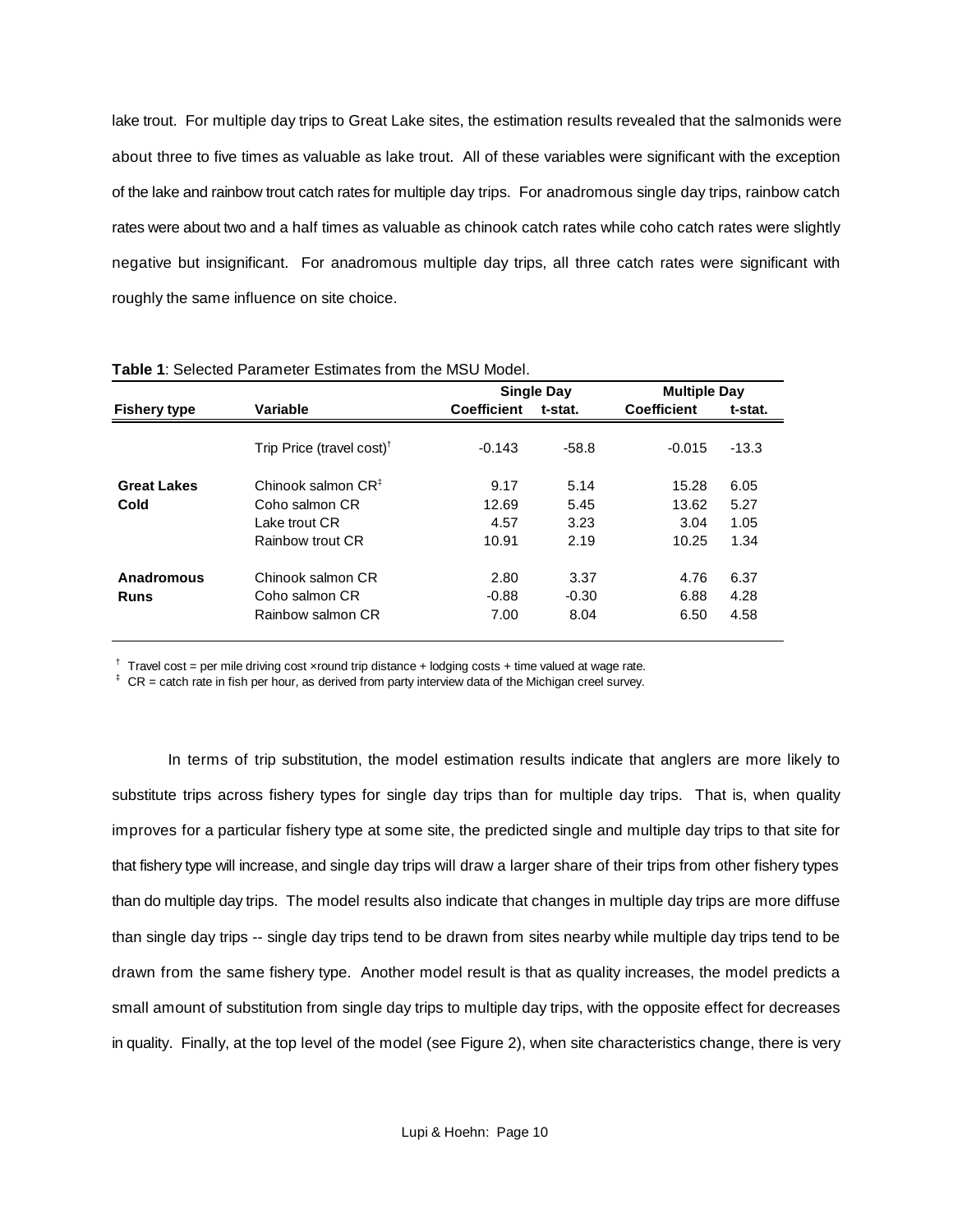little change in the overall number of trips. The complete model estimation results are reported in the Hoehn et al. report.

Predicted user days: To reflect the relative number of "user days" spent fishing in Michigan, the baseline trip predictions from the MSU model are translated into estimated user days by multiplying the multiple day trips by 3.85 and adding the single day trips. The number 3.85 equals the mean number of days for multiple day trips. Table 2 presents the estimated user days by Michigan fishery types (as defined in Figure 2). The Great Lake trout and salmon fisheries account for 13% of the user days (the sum of the user days for GL cold and Anad.). The user day estimates reflect the fact that most of the fishing trips taken in Michigan by resident anglers target warm species, and most of the trips are taken to inland water bodies such as lakes and rivers.

| Table 2: User Days by Fishery Type. |             |                                                             |  |  |  |
|-------------------------------------|-------------|-------------------------------------------------------------|--|--|--|
| Fishery<br>type                     | (thousands) | <b>Total user days</b><br>by fishery type <sup>t</sup><br>% |  |  |  |
| GL warm                             | 2,776       | 23%                                                         |  |  |  |
| GL cold                             | 922         | 8%                                                          |  |  |  |
| IL warm                             | 5,513       | 46%                                                         |  |  |  |
| IL cold                             | 198         | 2%                                                          |  |  |  |
| <b>RS</b> warm                      | 1,452       | 12%                                                         |  |  |  |
| <b>RS</b> cold                      | 588         | 5%                                                          |  |  |  |
| Anad.                               | 663         | 5%                                                          |  |  |  |
|                                     |             |                                                             |  |  |  |
| Totals                              | 12,111      |                                                             |  |  |  |

† Fishery types are defined in Figure 2. Estimated sport fishing user days in Michigan by resident anglers, April to October. User days are defined by multiplying multiple-day trips by 3.85 and adding single-day trips.

Interestingly, about 35% of the Great lake cold trips and about 26% of the anadromous run trips were multiple day trips. In contrast, only about 14% of all other fishing trips made in Michigan by Michigan residents were multiple day trips. Thus, the Great Lakes trout and salmon fisheries account for a relatively larger share of the multiple day trips than do the other fishery types. This is important for valuation purposes because the data and MSU model results imply that multiple day trips are more valuable than single day trips.

Of course, one does not need an economic model to generate use information as presented in Table 2, all that is needed is the survey data. However, an economic model is needed to translate the use information into values, to predict changes in demand, and to link use to environmental quality. We turn to these issues in the next section.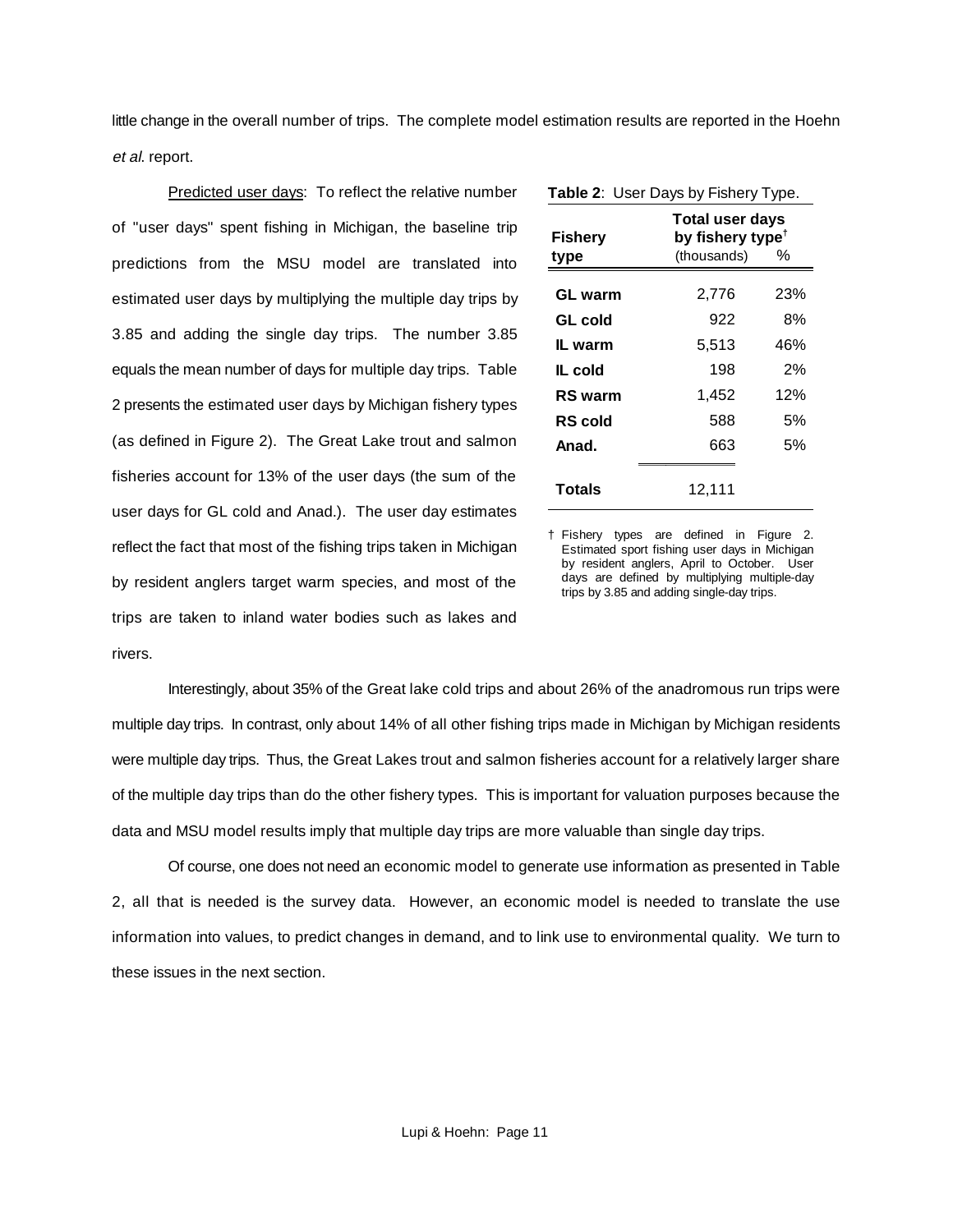#### **Great Lake Trout and Salmon Valuations**

The Great Lake trout and salmon valuation scenarios to be examined consist of multiplying catch rates for these species by various factors ranging from 0.5 to 1.5 (i.e., from 50% decreases to 50% increases). The species affected under these valuation scenarios are the chinook salmon, coho salmon, lake trout and rainbow trout catch rates in the GLcold fishery type and the chinook salmon, coho salmon, and rainbow trout catch rates in the anadromous run fishery type of the MSU model. For decreases in catch rates, anglers experience losses, while for increases in catch rates, anglers experience gains. These scenarios build on the lake trout valuations reported in Lupi and Hoehn, and the welfare measures and extrapolation to the Michigan population follow the methods described in detail in Chapter 3 of Lupi and Hoehn. Moreover, most of the caveats reported in Lupi and Hoehn also apply to the valuations presented here. For example, scenarios involving percentage changes in the existing catch rates have the advantage of preserving the existing spatial and temporal patterns of catch rates -- sites that have relatively high catch rates change more in absolute terms than do sites with lower catch rates. A potential disadvantage of such scenarios is that they "condemn" the poorer sites to stay poor. For instance, some of the sites have zero catch rates for some species and these remain zero under all the scenarios considered here. The valuation scenarios presented here serve to illustrate the MSU model. More generally, the model could be used to value any spatial and temporal pattern of catch rates relative to any other pattern of catch rates.

Figure 4 presents a graph of the valuation results, and Table 3 presents the tabulated results that are used to plot the figure. Table 3 also presents the changes in the estimated user days associated with the Great Lakes trout and salmon fishery (the GL cold and anadromous run fishery types). The estimated values represent the aggregate annual use-values accruing to Michigan residents in 1994 dollars as a result of the hypothesized change in catch rates. In the range of the baseline levels of catch rates, the changes in catch rates result in changes in Great Lake trout and salmon user days and changes in value that can be translated into user day values of about \$30. This crude estimate of user day value is in the low end of the range of values for trout and salmon fishing reported by Walsh et al.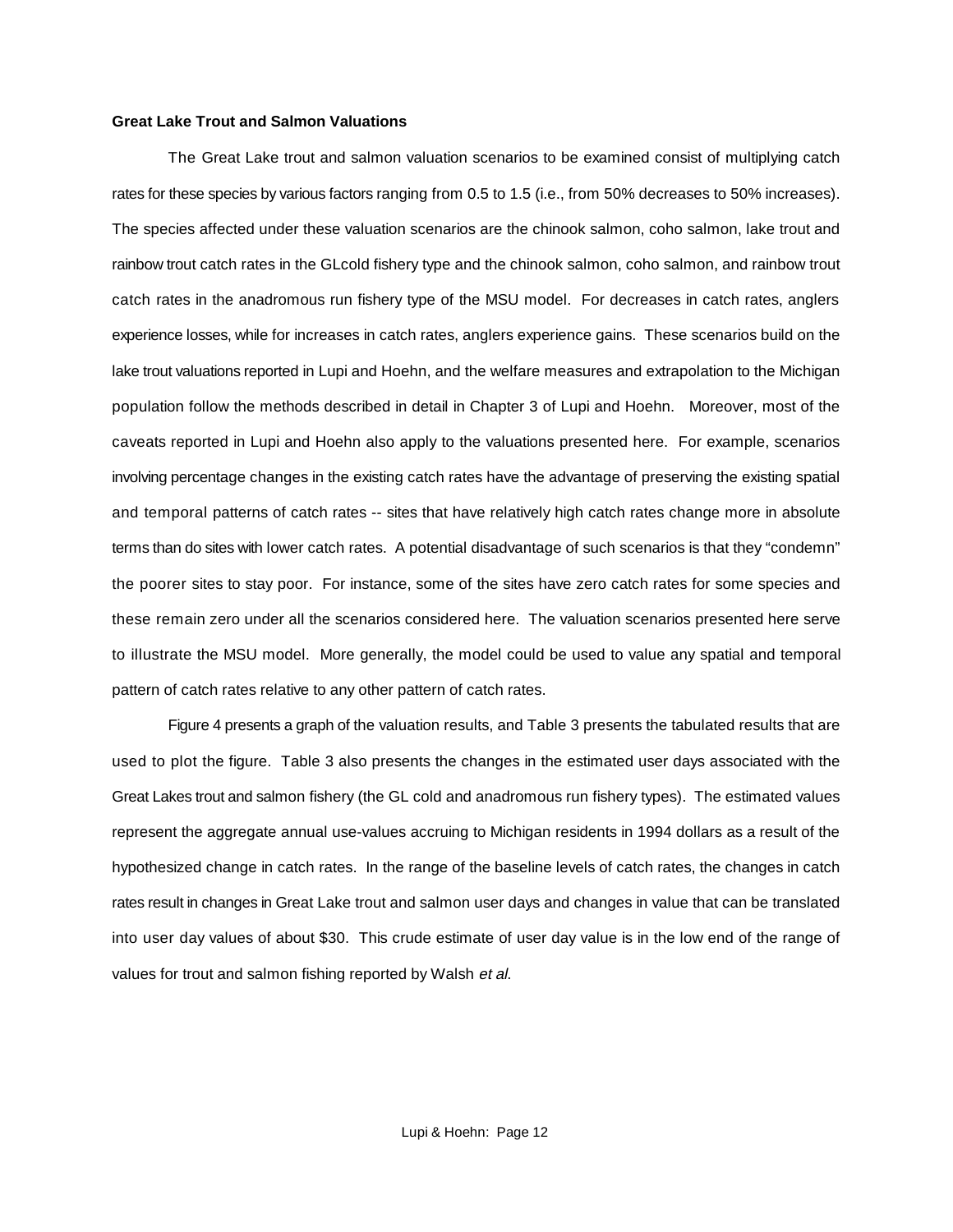is clear that the estimated gains from increasing catch rates exceed the estimated losses for an equivalent decrease in catch rates. The reason for this is due to the role of site and activity substitution embodied in the recreational demand model. When the quality of the Great Lakes trout and salmon fisheries decreases (increases), anglers substitute out of (into) this fishery. Thus, for decreases in quality, anglers who are taking trips to fish for Great Lakes trout and salmon experience

| <b>Multiply</b><br><b>GLT&amp;S</b><br>CR's by | Value<br>(millions) | <b>GLT&amp;S</b><br>user days<br>(thousands) | change in<br>user days<br>(thousands) |
|------------------------------------------------|---------------------|----------------------------------------------|---------------------------------------|
| 0.5                                            | $-$10.95$           | 1,189                                        | -395                                  |
| 0.6                                            | -\$9.36             | 1,250                                        | $-334$                                |
| 0.7                                            | $-$7.52$            | 1,320                                        | -265                                  |
| 0.8                                            | $-$5.38$            | 1,398                                        | -187                                  |
| 0.9                                            | -\$2.89             | 1,486                                        | -99                                   |
| 1                                              | O                   | 1,585                                        | 0                                     |
| 1.1                                            | \$3.35              | 1,690                                        | 111                                   |
| 1.2                                            | \$7.23              | 1,819                                        | 235                                   |
| 1.3                                            | \$11.71             | 1,956                                        | 371                                   |
| 1.4                                            | \$16.86             | 2,106                                        | 521                                   |
| 1.5                                            | \$22.75             | 2,268                                        | 683                                   |

losses, but the magnitude of these losses it limited by the utility they could receive from switching to their next best alternative. Their next best alternative could be fishing for a different species, fishing at a different site, or fishing less. Because the values being measured are use-values, once an angler switches sites, they do not experience any further losses if quality at a site they are no longer visiting continues to decrease. Conversely, when the quality of a site increases, anglers who are currently using the site experience benefits. In addition, some anglers are induced to switch to the site where quality increases, and these additional users also benefit from the increase in quality. Thus, site substitution in travel cost models plays a dual role, mitigating losses and accentuating gains relative to models that ignore such substitution possibilities. These factors help explain the shape of the benefits frontier depicted in Figure 4.

Another factor worth noting is that for the scenarios considered here, the predicted number of multiple day trips had higher percentage changes than did the predicted single day trips. Thus, as the quality of the fishery goes up, the composition of trips changes, with the share of multiple day trips increasing. Since the multiple day trips yield higher value from the MSU model than do the single day trips, this effect also contributes to the shape of the valuation function graphed in Figure 4.

From Figure 4 and the results in Table 3, it **Table 3**: Great Lake Trout and Salmon Valuations.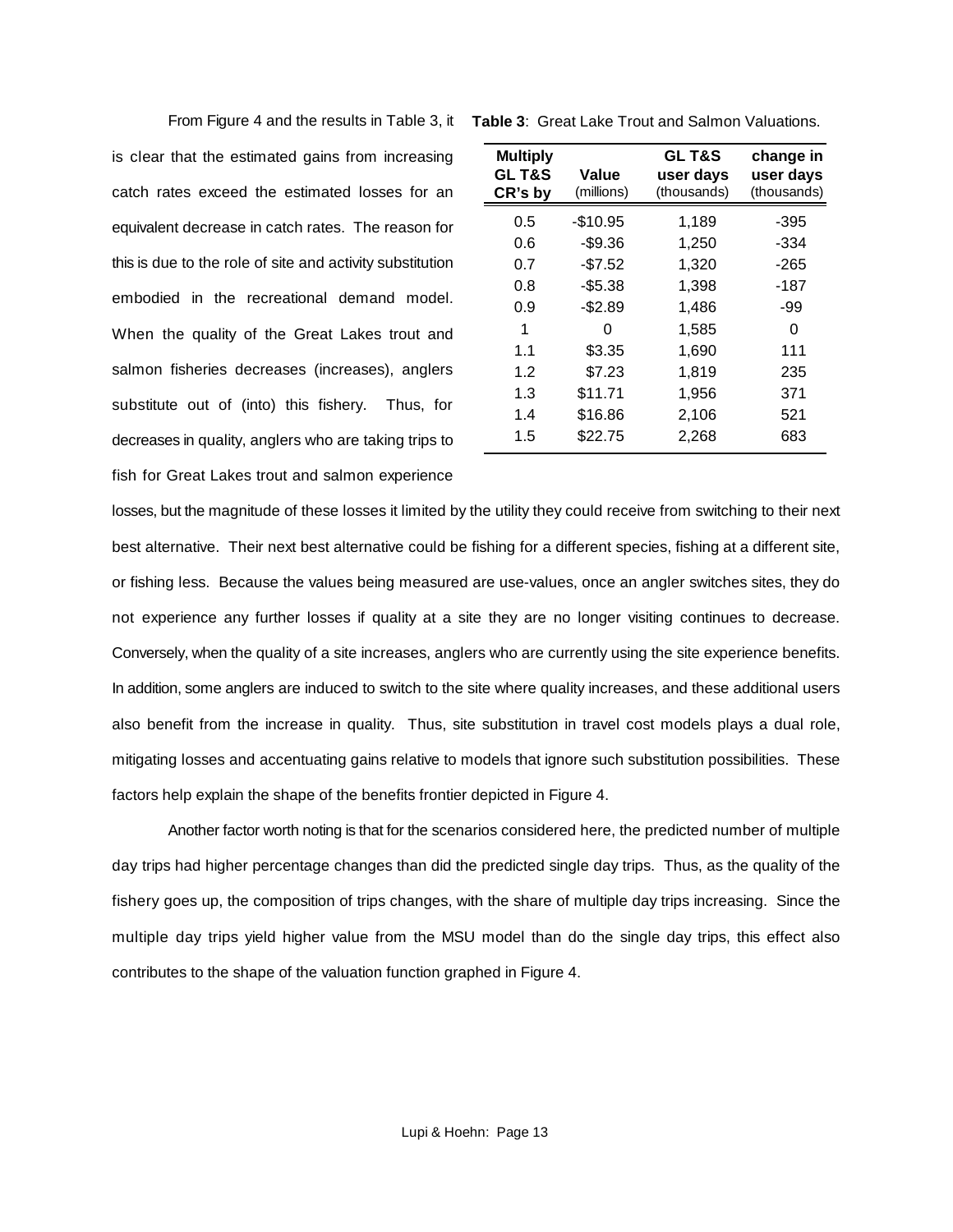multiple-site travel cost models is their ability to predict changes in the patterns of recreational activities. Table 4 presents the changes in estimated user days for two of the Great Lakes trout and salmon valuation scenarios: the 50% decrease and 50% increase in catch rates. The user days are calculated in the same manner as in Table 2. As expected, the GL cold and Anadromous fishery types experience the largest changes in user days which reflects the fact that these are the fishery types where catch rates were altered.

|                | 50% decrease in all<br><b>GL T&amp;S catch rates</b> |                   | 50% increase in all<br><b>GL T&amp;S catch rates</b> |                   |  |
|----------------|------------------------------------------------------|-------------------|------------------------------------------------------|-------------------|--|
|                | change in<br>user days<br>by fishery                 | percent<br>change | change in<br>user days<br>by fishery                 | percent<br>change |  |
| <b>GL</b> warm | 85,800                                               | 3%                | $-140,900$                                           | -5%               |  |
| GL cold        | $-263,600$                                           | $-29%$            | 468,200                                              | 51%               |  |
| IL warm        | 212,200                                              | 4%                | $-370,700$                                           | -7%               |  |
| IL cold        | 8,800                                                | 4%                | $-15,000$                                            | -8%               |  |
| <b>RS</b> warm | 48,500                                               | 3%                | $-83,100$                                            | -6%               |  |
| <b>RS</b> cold | 32,000                                               | 5%                | $-55,300$                                            | -9%               |  |
| Anad.          | $-131,900$                                           | $-20%$            | 214,800                                              | 32%               |  |
| Total          | $-8,300$                                             |                   | 18,000                                               |                   |  |

Substitution: One of the strengths of **Table 4: Change in User Days By Fishery Types.**<sup>†</sup>

 $\dagger$  Fishery types are defined in the Figure 2.

The results also indicate that the user days are more responsive to increases in the quality of sites than to decreases in quality. Further, the user days in GL cold fishery are more responsive than the user days in the anadromous run fishery. This result is in part due to the fishing trips in GL cold having a greater share of multiple day trips than anadromous, and the multiple day trips were more responsive to changes in quality than were the single day trips. Finally, notice that the model estimates reveal very little change in total user days -- most of the deceases in the GL cold and anadromous fishery types are offset by increases in other fishery types. The relatively small changes in overall user days is a consequence of the very broad scope of the MSU model.

A few words of caution are in order in regards to interpreting the valuation results. First, since the estimated values are based on the travel cost method, they are only estimates of use-value that is related to the catch rate variables. Second, the results only apply to Michigan anglers who fish in Michigan. There are many non-resident anglers who fish in Michigan who are not accounted for, and there are many anglers who fish in other jurisdictions that would also be affected by the catch rate changes. Third, following standard practice in TCM, the trips that are included in the MSU model (and the resulting predicted user days) are only those trips where anglers indicated that fishing was the primary purpose of the trip. The survey results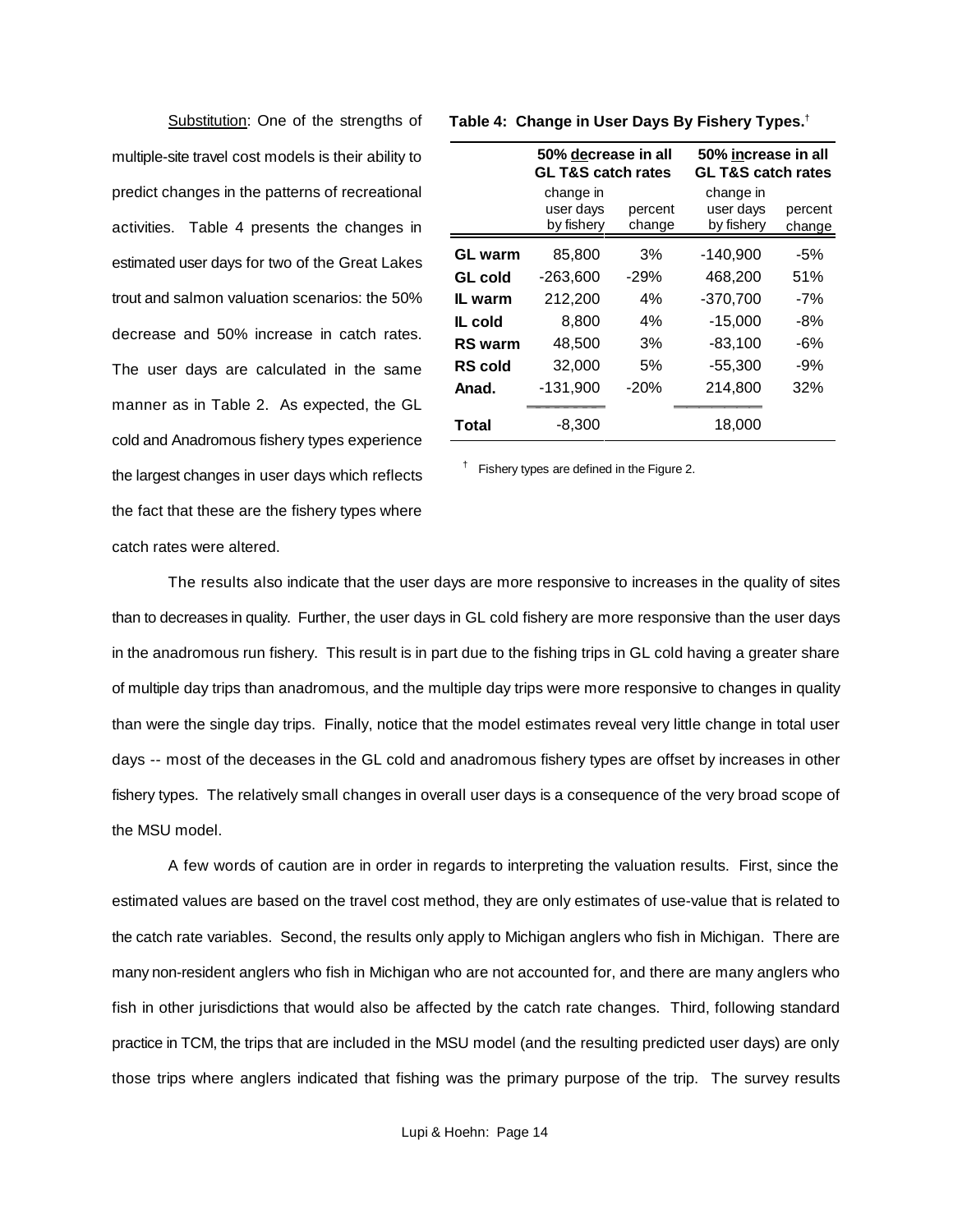indicated that fishing was the primary purpose for 97% of the single day trips and for 67% multiple day trips. Thus, there are a fair amount of multiple day trips (and hence, user days) that involve fishing, but are outside realm of the MSU model. Finally, while the results presented here represent our best efforts to date, our research and the development of the MSU model is on-going, so the values should not be interpreted as the final word on the subject.

#### **Some Final Comments on Valuing Fisheries**

While catch rates are a commonly used quantitative measure of the quantity of fish anglers catch, they reveal little about the qualitative nature of the fishery (e.g., size of fish, their fitness, their fight, their suitability for human consumption, etc.). As such, the catch rates variables can't be used to account for all of the angling related use-value of a fishery. In addition, there are many non-fishing site characteristics that are of interest to anglers. For example, variables such as cabin locations partly explain trips in the MSU model. Thus, in typical travel cost model formulations, driving catch rates to zero will not result in predicted trips going to zero. This suggests that fitted relationships between catch rates and fishing trips are better suited to evaluating small and moderate changes in catch rates than large changes in catch rates. This is a restatement of point 5 above: driving the catch rates to zero at all sites is outside the range of the current data with which the model was estimated.

In addition, while Figure 3 depicts a valuation pathway that affects catch rates, there is nothing that prevents a change in environmental quality from causing a complex array of changes in a fishery. For example, sediment remediation might increase fish populations as well as the size of fish. Both of these might affect angler behavior. However, in Michigan, data on the size of fish does not exist for all the sites in the MSU model (point 2 above). In this example, a change in catch rates would only capture a portion of the usevalues accruing to anglers. Therefore, identifying all possible "valuation pathways" serves to clarify what values *are* and *are not* being measured in any particular environmental valuation.

One of the aims of this paper was to highlight the role that sound environmental data plays in any economic valuation exercise. We close by noting that the valuation results presented here would not be possible had there not been an on-going angler contact creel survey providing widespread coverage of Great Lakes fishing sites in Michigan. This paper should serve to emphasize a perhaps unforeseen advantage of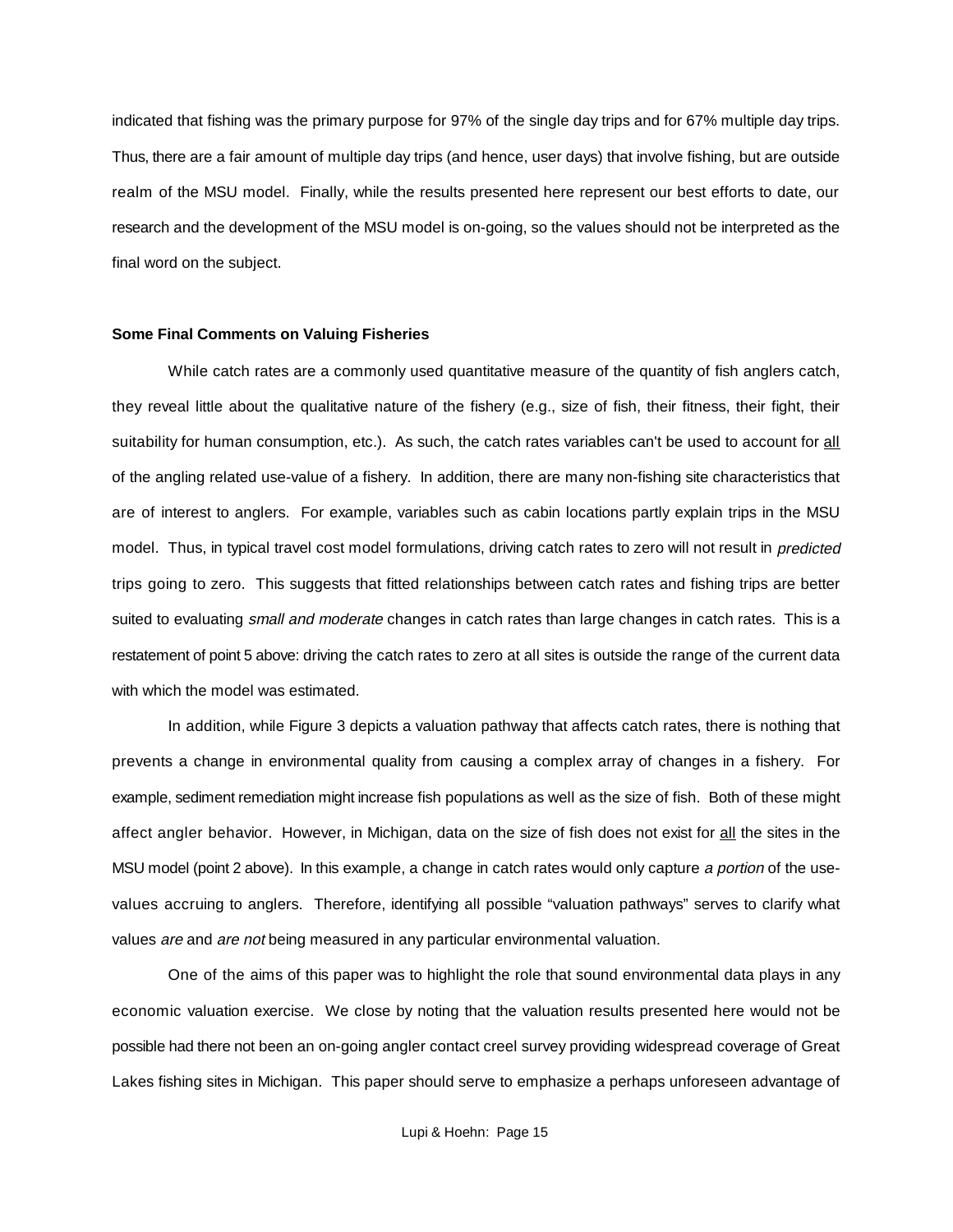comprehensive collection of environmental data -- the data is a vital part of establishing values of environmental quality.

### **Acknowledgments**

We are indebted to Theodore D. Tomasi and Heng Zang Chen for their roles in developing the MSU model we apply in this research. We thank the Michigan Department of Environmental Quality and the Michigan Department of Natural Resources (MDNR) for funding the initial project to develop the MSU model. We are also grateful to the Great Lakes Fishery Commission (GLFC), the Michigan Sea Grant College Program, and the Michigan Agricultural Experiment Station for partial support. We thank Gavin Christie of the GLFC and Douglas B. Jester of the MDNR for their continued interest and involvement in the MSU research. We alone are responsible for any errors or omissions contained here.

#### **References**

- Bockstael, Nancy E., Kenneth E. McConnell, and Ivar E. Strand, Jr., "Recreation," in: Measuring the Demand for Environmental Quality, (Braden, John B., and Charles D. Kolstad, eds.), New York: North-Holland Publishing, 227-355, 1991.
- Freeman III, A. Myrick, The Measurement of Environmental and Resource Values: Theory and Methods, Washington, D.C.: Resources for the Future, 1993.
- Hausman, Jerry A., Gregory K. Leonard, and Daniel McFadden, "A Utility-Consistent, Combined Discrete Choice and Count Data Model: Assessing Recreational Use Losses Due to Natural Resource Damage," Journal of Public Economics, 56:1-30, 1995.
- Hoehn, John P., Theodore Tomasi, Frank Lupi, and Heng Z. Chen, An Economic Model for Valuing Recreational Angling Resources In Michigan, Report to Michigan Department of Natural Resources and Michigan Department Environmental Quality, Department of Agricultural Economics, Michigan State University, December, 1996.
- Jones, Carol A., and Yusen D. Sung, Valuation of Environmental Quality at Michigan Recreational Sites: Methodological Issues and Policy Applications, Final Report, EPA Contract No. CR-816247-01-2, September, 1993.
- Kikuchi, Hideo, Segmenting Michigan's Sport Fishing Market: Evaluation of Two Approaches, Ph.D. Dissertation, Michigan State University, 1986.
- Lupi, Frank, and John P. Hoehn, A Preliminary Valuation of Lake Trout Using the Michigan Recreational Angling Demand Model, Draft report to the Great Lakes Fishery Commission, Department of Agricultural Economics, Michigan State University, October, 1997.
- McFadden, Daniel, "Econometric Models of Probabilistic Choice," in: Structural Analysis of Discrete Data with Applications, (Manski, Charles, and Daniel McFadden, eds.), Cambridge: MIT Press, 1981.
- Morey, Edward R., TWO RUMs unCLOAKED: Nested-Logit Models of Site Choice and Nested-Logit Models of Participation and Site Choice, Western Regional Research Project W-133, Seventh Interim Report, June, 1994.
- Talhelm, Daniel, Economics of Great Lakes Fisheries: A 1985 Assessment, Technical Report 54, Great Lakes Fishery Commission, Ann Arbor, Mi, 1987.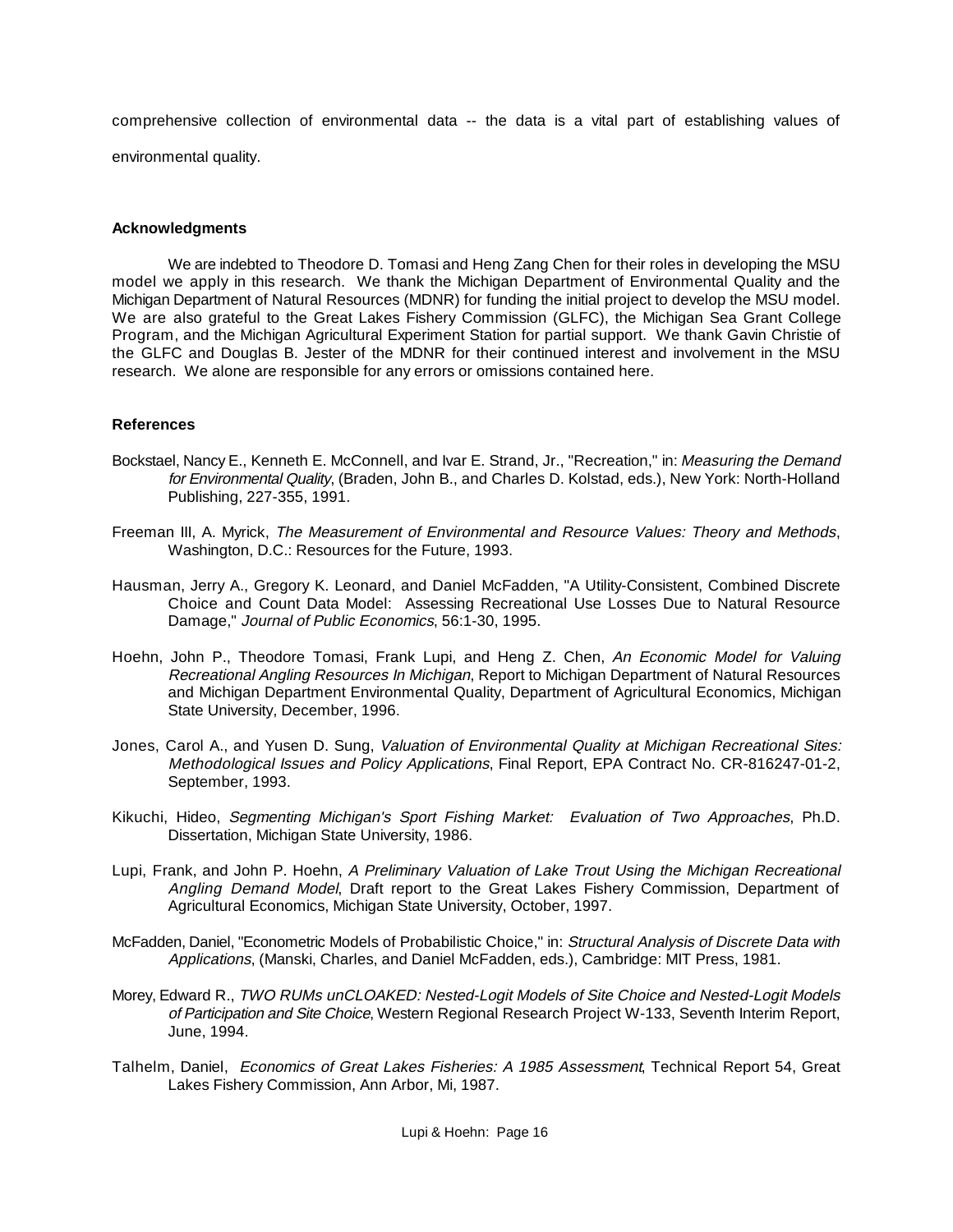Walsh, R. G., D. M. Johnson, and J. R. McKean, "Benefit Transfer of Outdoor Recreation Demand Studies, 1968-1988," Water Resources Research, 28(3):707-713, 1992.



Figure 1: Shift in Recreational Angling Demand Curve Due to a Shift in Site Quality (Q<sup>0</sup> to Q<sup>1</sup>).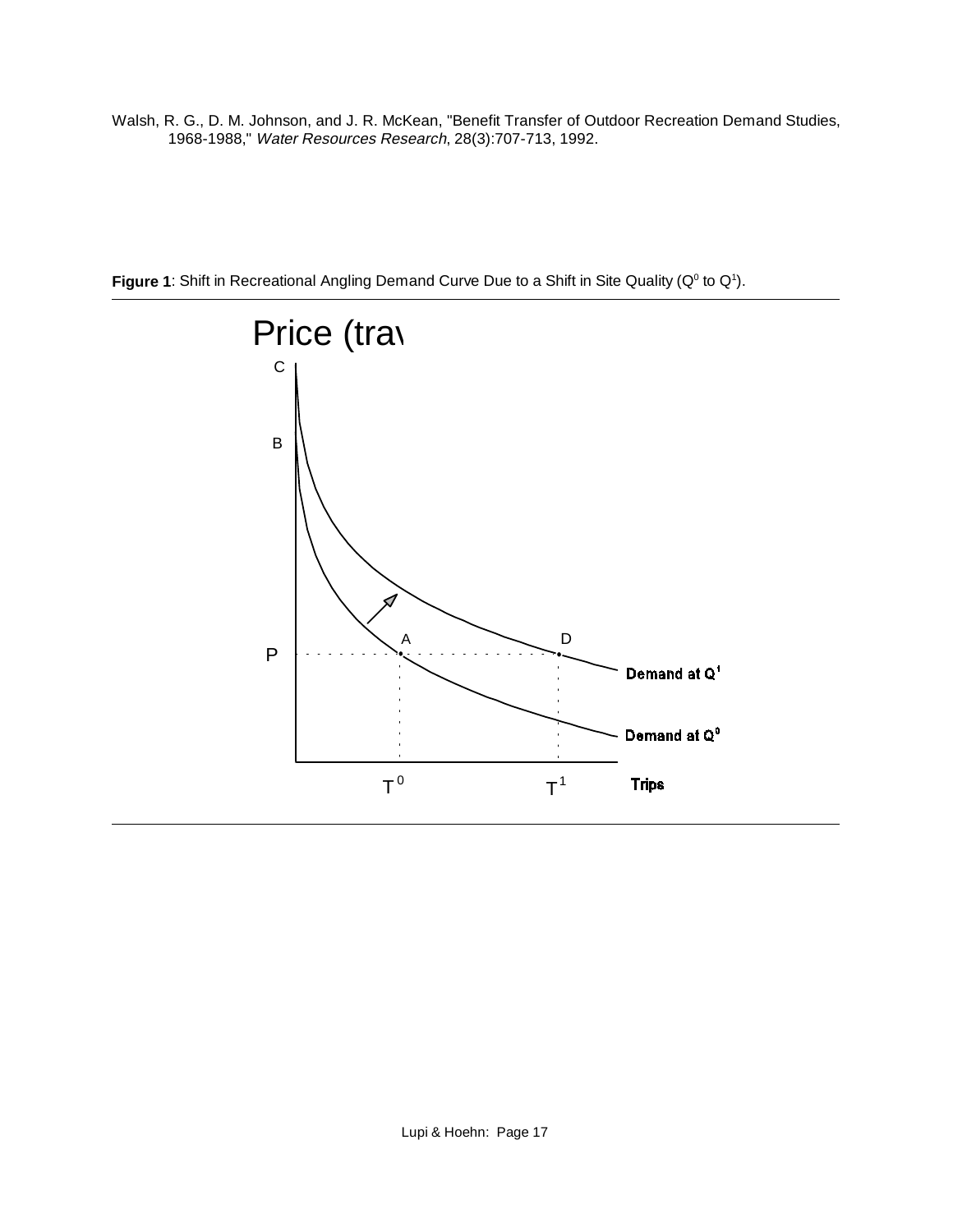



Key: GL=Great Lakes; IL=inland lakes; RS=river/stream; Anad=anadromous rivers; Cold=trout, salmon; Warm=bass, perch, walleye, etc.

**Figure 3**: Establishing a Pathway for Valuing Environmental Quality Through Fish Catch Rates.

| Change in<br>environmental<br>quality                                | Change<br>$\leftarrow$ in fish<br>stocks | Change<br>$\leftarrow$ in catch<br>$--&>$<br>rates | Change<br>in angler<br>behavior<br>$--$      | Change<br>$\leftarrow$ in trips<br>Change<br>in value |
|----------------------------------------------------------------------|------------------------------------------|----------------------------------------------------|----------------------------------------------|-------------------------------------------------------|
| a linkage must be<br>established by<br>$\lt$ $-$<br>physical science | $--->$ $ $ < $---$                       |                                                    | from the travel cost<br>angling demand model | -->                                                   |

\_\_\_\_\_\_\_\_\_\_\_\_\_\_\_\_\_\_\_\_\_\_\_\_\_\_\_\_\_\_\_\_\_\_\_\_\_\_\_\_\_\_\_\_\_\_\_\_\_\_\_\_\_\_\_\_\_\_\_\_\_\_\_\_\_\_\_\_\_\_\_\_\_\_\_\_\_\_\_\_\_\_\_\_